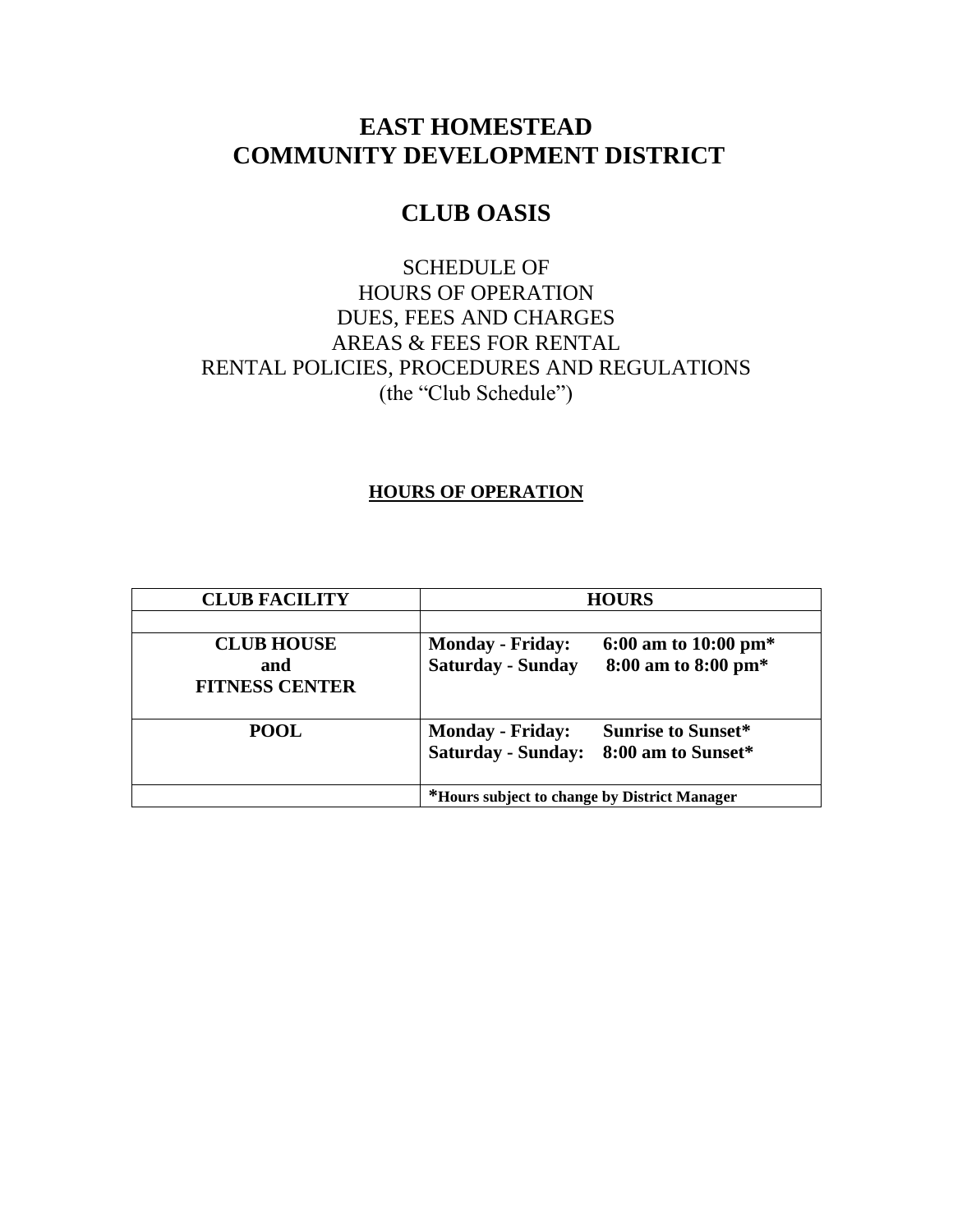#### **CLUB DUES, FEES AND CHARGES**

| <b>CATEGORY</b>                                                        | <b>AMOUNT</b>            |
|------------------------------------------------------------------------|--------------------------|
| <b>ANNUAL MEMBER CLUB DUES - Residents</b>                             | *\$660.00                |
| <b>ANNUAL MEMBER CLUB DUES - Non-Residents</b>                         | *\$699.00                |
| <b>SUPPLEMENTAL MEMBER ANNUAL FEE</b>                                  | \$150.00                 |
| <b>GUEST PASS FEE</b>                                                  | \$10.00                  |
| PERSONAL TRAINER FEE                                                   | \$10.00                  |
| <b>LEASE APPLICATION PROCESSING FEE</b>                                | \$50.00                  |
| <b>MEMBERSHIP CARD REPLACEMENT FEE</b>                                 | \$10.00                  |
| <b>ADDITIONAL MEMBERSHIP CARDS (per Section 1.8)</b><br>of Club Rules) | \$40.00                  |
| <b>LATE PAYMENT FEES</b>                                               | <b>\$25.00 PER MONTH</b> |

\* Annual Member club Dues are calculated on a fiscal year basis based on the District's fiscal year, which runs from October  $1<sup>st</sup>$  through September 30<sup>th</sup> of the following year. For the period of June 1, 2013 through September 30, 2013, an Annual Club Membership for Annual Members may be purchased on a prorated basis for such period for \$220.00 for residents and \$233.00 for non-residents, based on the schedule above.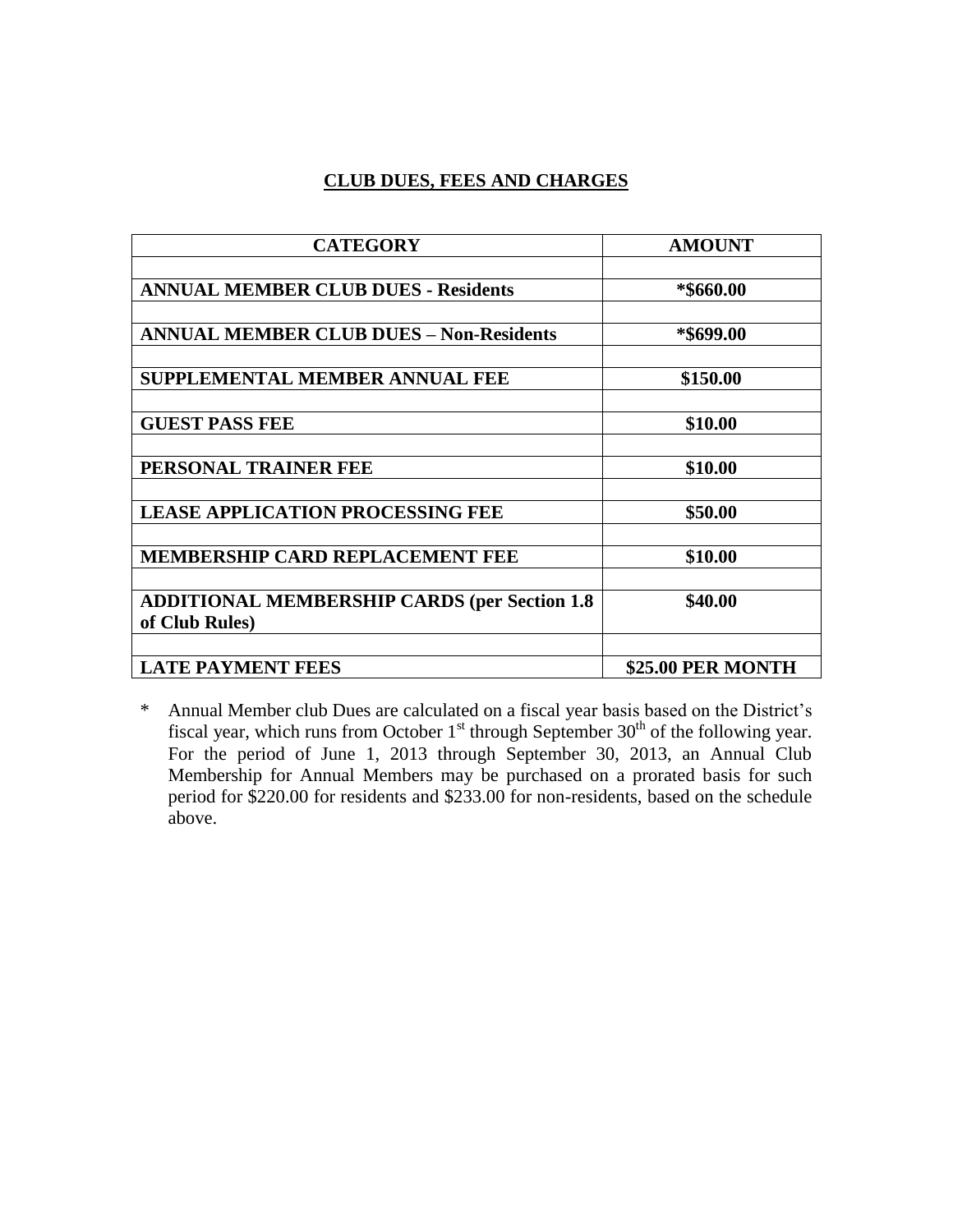### **FACILITY RENTAL FEES AND DEPOSITS REQUIRED FOR RENTAL**

#### **POOL TERRACE (2 Locations: Fountain Side and Gazebo) - (Available after pool operating hours ONLY, includes all outside pool terrace areas, may use for outdoor weddings, parties, etc).**

 $$100.00$  Non-Refundable Fee  $+$  \$200.00 Deposit (Refundable, if no damages)  $+$  \$50.00 Non-Refundable Cleaning Fee

#### **FUNCTION ROOM-(Available during & after hours, includes function room only, may use for all types of events).**

MONDAY-THURSDAY: \$200.00 Non-Refundable Fee + \$500.00 Deposit (Refundable) + \$75.00 Non-Refundable Cleaning Fee

FRIDAY-SUNDAY: \$200.00 Non-Refundable Fee + \$500.00 Deposit (Refundable) + \$75.00 Non-Refundable Cleaning Fee **FOR AFTER HOURS EVENTS, RENTER WILL BE REQUIRED TO PAY ADDITIONAL \$25.00 PER EACH HOUR OR PART THEREOF FOR FACILITY RENTAL** 

**FOR AFTER HOURS EVENTS, RENTER WILL BE REQUIRED TO PAY ADDITIONAL \$25.00 PER EACH HOUR PER SECURITY OFFICER AS DETERMINED BY CLUB MANAGER**

**AS DETERMINED BY CLUB MANAGER, IF EVENT REQUIRES CLUB FACILITY MONITOR AND POLICE/TRAFFIC CONTROL MONITOR, RENTER WILL PAY ADDITIONAL \$25.00 PER EACH HOUR**

#### **ADDITIONAL CLEAN-UP FEE, AS NECESSARY IN THE DISCRETION OF THE CLUB MANAGER, SHALL BE \$20.00 PER HOUR PER INDIVIDUAL PROVIDING CLEANING SERVICES**

**DEPOSIT REQUIREMENT:** A deposit is required in advance for all rentals of the Club Facilities. The deposit shall be paid by the Renter in the form of cash or check along with copy of the renter's driver's license. In the event that the renter does not cancel the reservation within fifteen (15) days prior to the event (or such other date reasonably determined by the Club Manager for reservations made within fifteen (15) days of the event), the Club will retain the full amount of the deposit as liquidated damages. If the Club Facility after the event and the inspection by the Club Manager (or its representative attendant) is in good order (e.g., there is no damage to walls, area, or equipment, the Club Facility is clean (including the removal and proper disposal of all party balloons, strings, trash, etc.), and the Club Facility is restored to the condition existing prior to the function), then the full amount of the Deposit shall be refunded. If any damage is found, or if janitorial services or staff time are required to clean or restore the Club Facility, then the Club Manager will apply the deposit to pay all costs of repairs and the expense of janitorial services and staff time in full, with any remaining deposit refunded (provided that if the deposit is not sufficient to pay such costs and expenses in full, renter shall remain liable to pay the District the balance of such costs and expenses).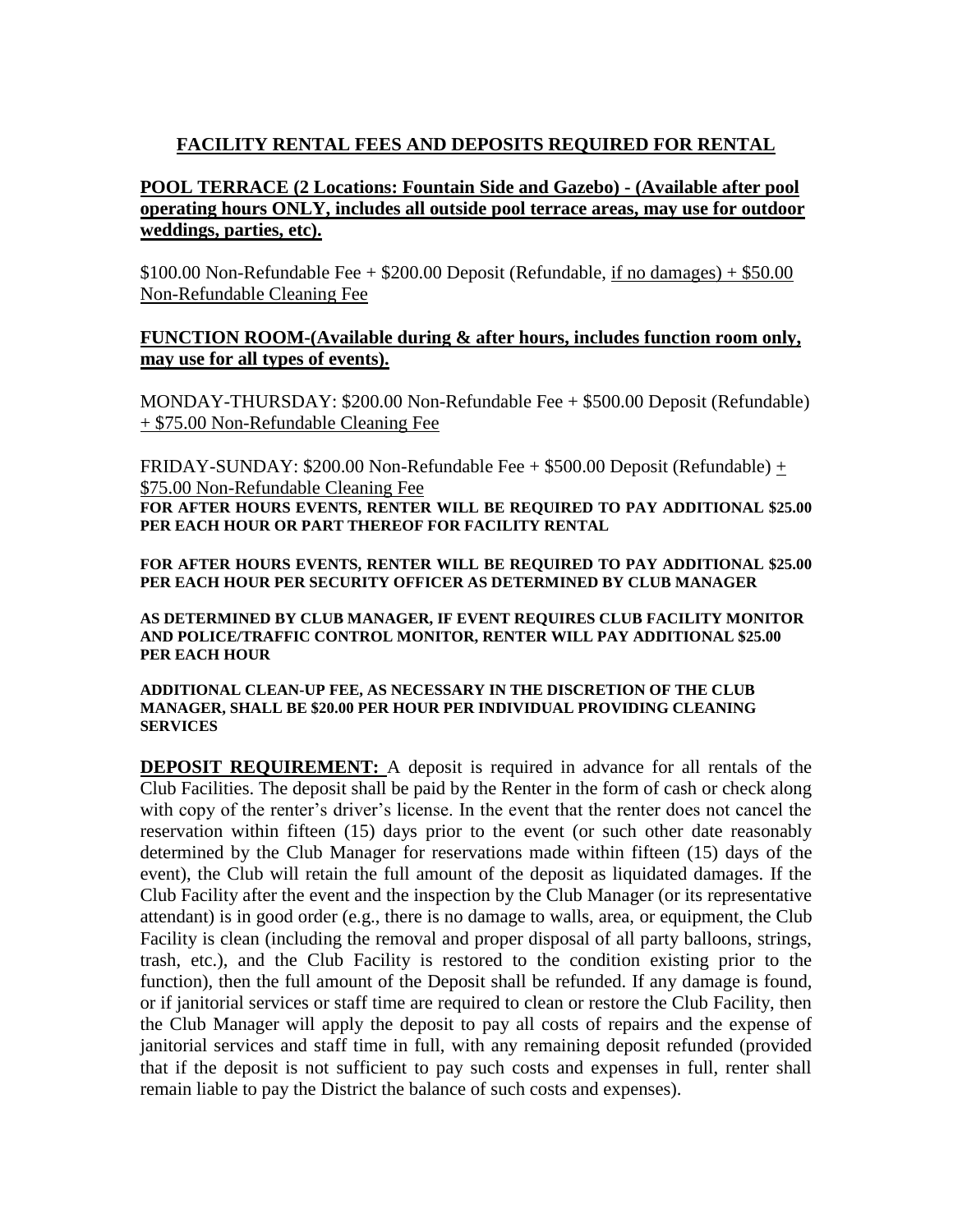#### **FITNESS CENTER-**

May NOT be rented for private functions.

#### **ADDITIONAL REGULATIONS:**

- **1. Limited Time to Rent:** Reservations can be made no more than 90 days in advance.
- **2. Fees include:** Fees are just for the area being rented, they do not include chairs, tables, or set-up fees.
- **3. Inspections:** Inspections are performed within 24-Hours after the end of your event. It is not required to call District and ask for status of inspection.
- **4. Deposits:** If a deposit is made by check, the Club Manager may cash such check before the event or hold such check pending the event. If the Club Manager holds the deposit check, and no costs and expenses are chargeable against the deposit, then the check will be voided and will be returned to the renter via by mail. If Club Manager holds the deposit check and costs and expenses are chargeable against the deposit, the Club Manager may cash the deposit and refund any amount due renter by the District check via mail.
- **5. Janitorial:** Renter is responsible for full clean up of area rented, this includes the removal and proper disposal of all decorations, balloons and trash, and the cleaning of floors, kitchen area, barbeque grills, etc. If the Club Manager determines that additional janitorial services are required beyond that which is covered by the Cleaning Fee in order to put the Club Facility back to the same condition prior to the event, the costs of such additional janitorial services (with a minimum fee of \$100.00) will be charged to the renter.
- **6. Time Slots:** Rental of any area must fit within one of the time frames ("Rental Times") provided by the Club. Only one (1) event will be reserved for each area per day.

#### **RULES OF USE FOR THE CLUB CLUBHOUSE AREAS RENTALS**

#### I. **GENERAL RULES.**

A. The Club Oasis Facility rental areas are available to the public upon application and acceptance by the Club Manager. For official meetings and official functions of the Oasis Community Homeowners Association, Inc., and its Board of Directors and Committees, there is no charge for use of a Club Area.

B. A Club Area may be reserved only by an applicant in good standing (the "Renter"). Reservations must be requested at least fourteen (14) days prior to event, but no more than ninety (90) days in advance through the Club Manager. Reservation requests shall be accepted on a first-come, first-served basis. Requests shall be noted and filed by the Club Manager and marked on a calendar maintained by the Club Manager. Reservation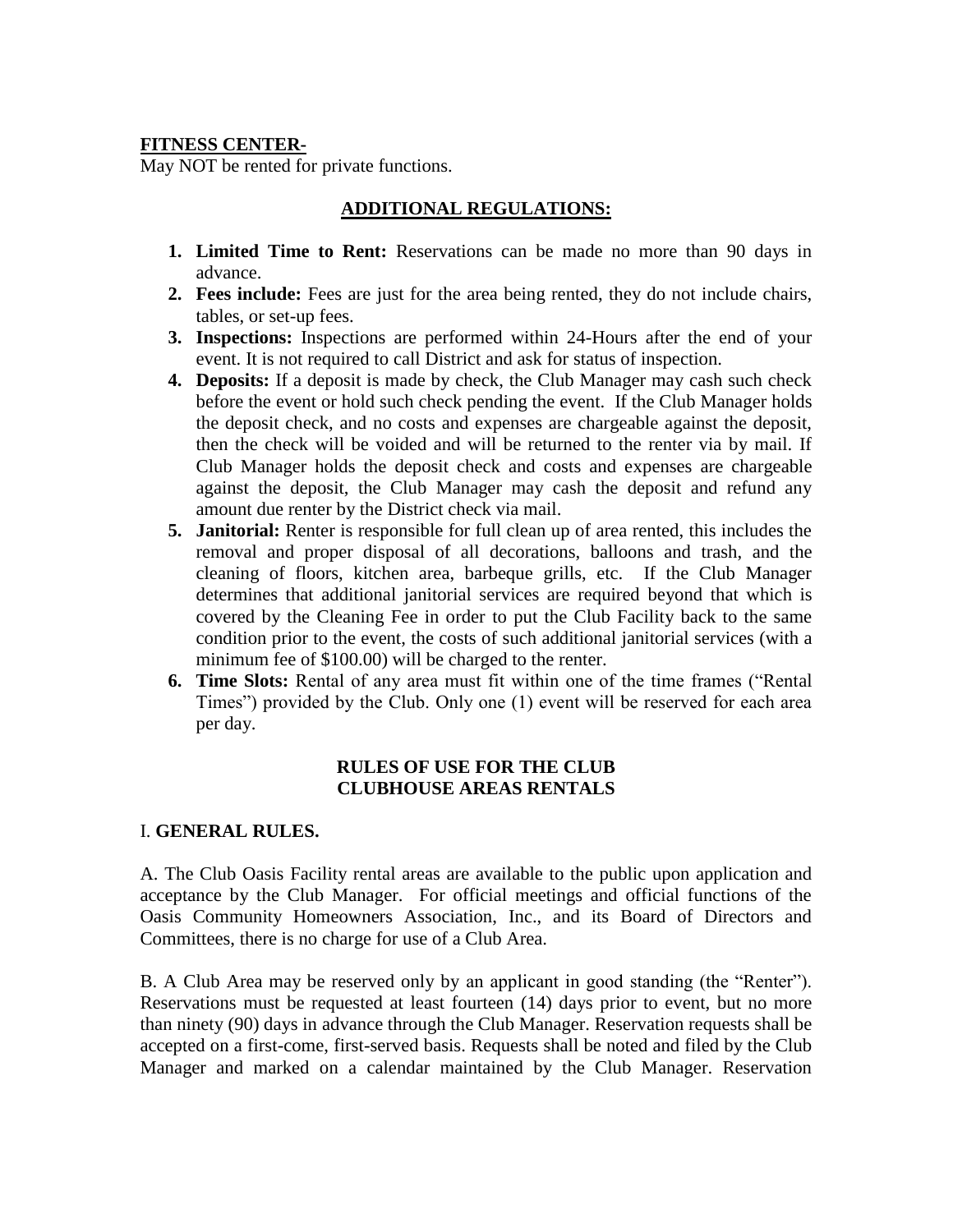requests and applications are not accepted unless accompanied by payment of all required fees and deposits and receipt of a fully executed application form.

C. Written notice of cancellation must be received no later than ten (10) days prior to the event date and time. Cancellations received less than ten (10) days prior to the event date and time will result in the forfeiture of the non-refundable rental fee.

D. Club Areas may not be used for any profit-making activities. No advertising will be permitted and no charge or admittance fee will be allowed nor is it to be charged by the applicant for the event.

E. The Renter agrees to be personally in attendance during the reserved hours. Only the approved Renter reserving the Club Area may gain access to the Club Area, no more than one (2) hours before the event. Approved Renters may gain access to the Club Area by using their swipe cards. Any change in plans, caterer, deliveries or number of guests must be communicated to and cleared with the Club Manager prior to the date of the event. Renter agrees to pay all key, swipe-key system and lock replacement costs resulting from misuse, loss or damage to the swipe-key system, lock, or doors.

F. Renter agrees to assume full financial responsibility for any loss or damage to the Club Area, the furniture, furnishings and equipment, and adjacent premises, including the parking lot, as a result of the Club Area use and for the proper conduct of guests or other persons employed or otherwise engaged by Renter while they are on the Club premises, whether inside or outside of the building or Club Area. Such damage amounts shall not be limited to the amount of the any security deposit received.

G. Prior to the use of the Club Area by the Renter, the Club Manager shall inspect the Area with a prepared checklist. The same checklist will be used to re-inspect the Area after the event. If the Club Area is in its original condition and there are no other charges or rules' violations, the security deposit shall be refunded. If the Club Area is not in its original condition or there are other charges, damages or loss sustained, those costs and charges will be deducted from the security deposit. If there are covenants or rules' violations, the security deposit will be withheld until after a rules' violation hearing has been held and a decision rendered as to whether charges will be assessed. Any difference over the original deposit will be charged to the Renter and shall be payable on demand.

H. Furniture and furnishings may be removed from the Club Area and, at the conclusion of the event, all furniture and furnishings must be returned to the same position and in their original condition as prior to the event.

I. All events shall be confined to the Club Area reserved. However, use of nearby restroom facilities is permitted. Renters must advise their guests of Club Rules and Regulations, the guest parking areas available, and that spaces are on a first-come, firstserved basis. All guests must go directly to the Club Area where the event is being held. No loitering or disturbing noises in the common areas shall be permitted. In no instance may parties or gatherings extend to halls or any other Club Areas within or outside of the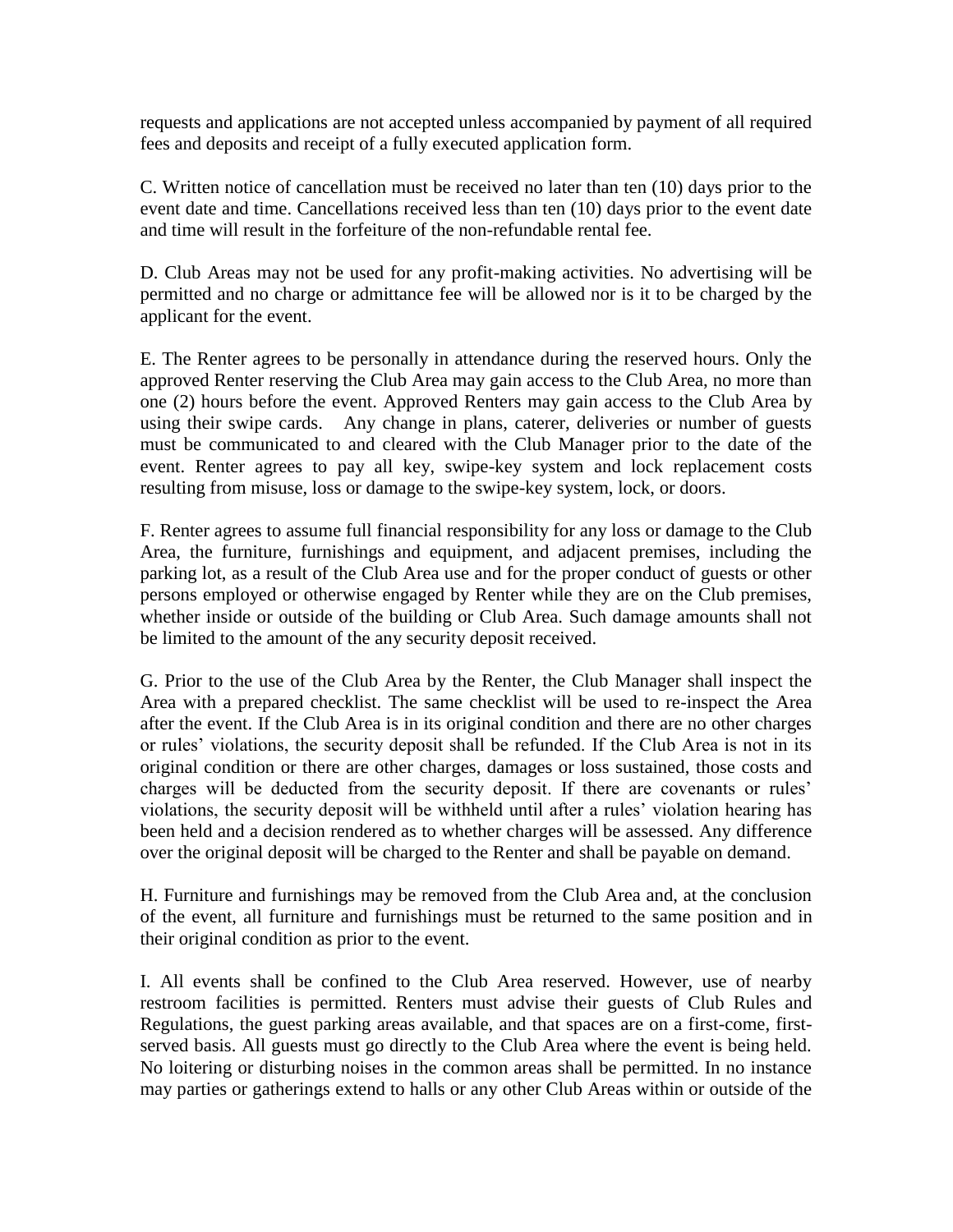building. These other common area facilities adjacent to the Club Area may be used by other Club users while a Renter's function is in progress in the Club Area.

J. The number of persons in attendance in the Club Area is limited by the posted number, according to the Miami-Dade County and State Fire Codes.

K. Parties or events for minors under the age of eighteen (18) years are required to be continuously chaperoned by the Renter hosting the event. Two (2) adult chaperones are required for every ten (10) minors in attendance. Renter and chaperone(s) must be present throughout the entire event.

L. Smoking is prohibited in the Club Areas, restrooms, or the Clubhouse. Use and/or availability of alcoholic beverages will be in accordance with the Florida State and County Alcoholic Beverage Control laws (no monies allowed to be exchanged, no alcohol for persons under 21, etc.).

M. Use of the Club Areas and all facilities by Renter and all guests must be at all times in compliance with Federal, State and local laws, statutes and ordinances as well as all Club Rules, including these Rules. Renters shall not permit the use of the Club Areas or other Club property for any unlawful purpose, nor will any act be performed or permitted which will unreasonably interfere with the rights, comforts, or convenience of other Club users. Renter will maintain volume of music and noise at a level sufficiently reduced so as not to disturb other Club users. Playing of loud amplified music is not permitted. Speakers must be placed on tables or elevated stands away from walls to reduce transmission of sound and/or vibrations to adjacent parts of the building. Foam rubber pads or other similar acoustical materials must be placed beneath each speaker. The Club Area's doors and windows must remain closed during any event or function.

N. Renter agrees that any decorations or the decorating or the Club Area must be done in a manner so as not to cause any damage to any area of the Clubhouse. Decorations must not be attached to or hung from any sprinklers, ceilings, lights or wallpaper and must be fire resistant. The use of tape, nails, tacks, staples and any substance or item which may cause permanent damage are not permitted to be used to attach decoration or other items to the walls, doors, door trim, windows, furniture or any other surfaces in the Club Area.

O. Renter agrees to remove and properly dispose of all personal property immediately after the event, such as dishes, foods, bottles, trash, decorations, etc., and to leave the Club Area and adjacent premises in good conditions similar to that of the original condition of the Club Area and adjacent premises prior to the function. Nothing should be left in the refrigerator and the garbage disposal must be empty. The Club Area must be cleaned and restored to its pre-event condition by the Applicant no later than 10:00 A.M., the following day for evening party's only. Arrangements must be made with the Club Manager concerning delivery and removal of any rented tables, chairs, or catering items if unable to be picked up by the rental company immediately following the function or if after 10 P.M. must be removed by 10:00 A.M. the following day. Deliveries and removal of food, tables, musical equipment, or caterers providing service, will be permitted during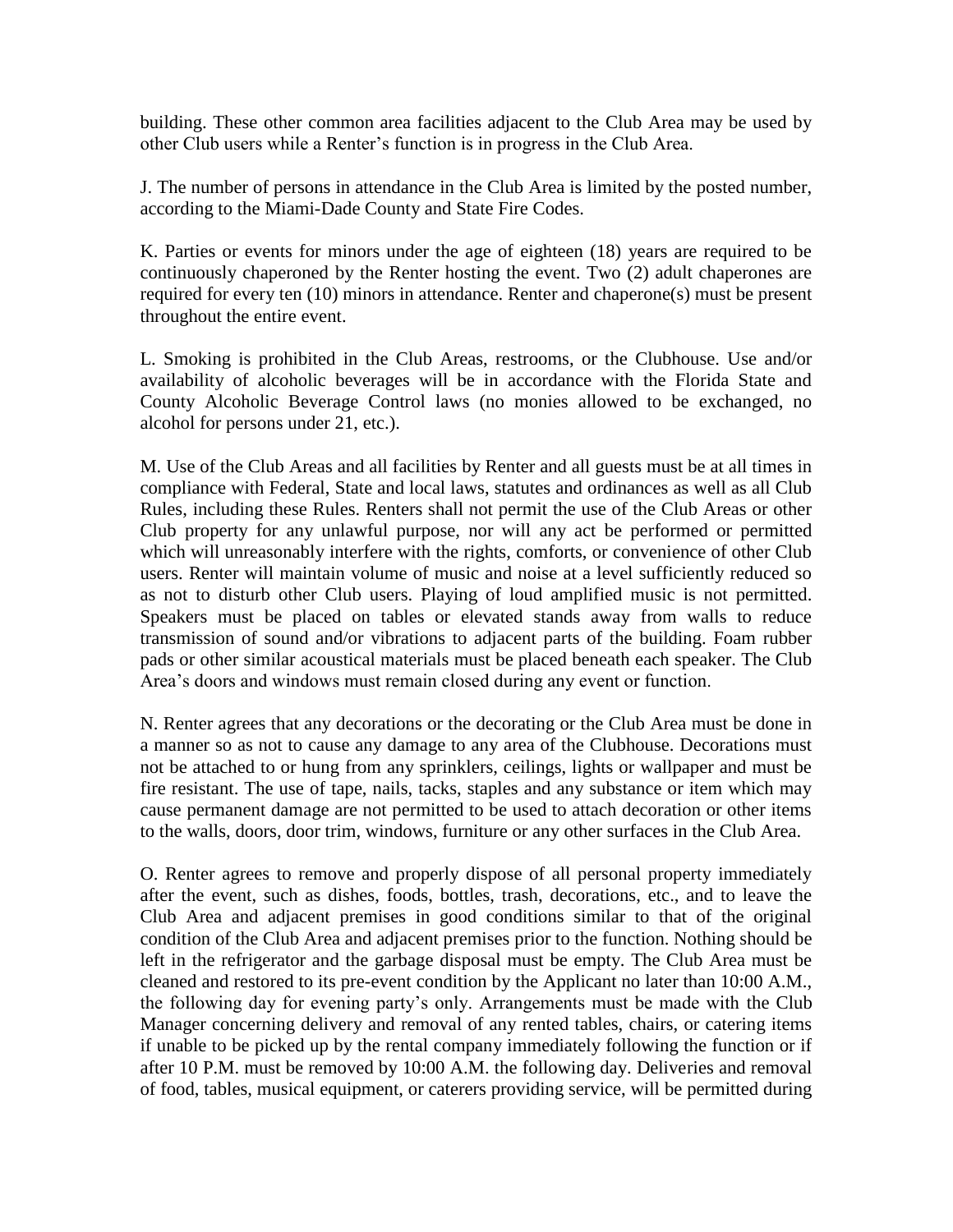certain hours from 9 A.M. through 10 P.M. on weekdays. Renter must be present to deal and meet with the rental or service companies for delivery or pick up.

P. The Club Owner and Club Manager and its agents will not be responsible for the loss or damage of any personal effects, dishes, equipment, decorations or food. Any personal property or items left unattended after the event will be considered abandoned and will be removed for disposal.

Q. All music and noise making activities must stop by the prescribed hour. The Club Area must be returned to their original condition, vacated of people, lights out (except for one which should be left on), window shades placed in the up position, the room secured and the door locked by the prescribed closing hours. Adjacent restrooms should be left in the same condition as they were in prior to the event with lights out.

R. The Club Owner and Club Manager each reserve the right, at any time prior to or during the function to immediately revoke the approval granted herein and immediately suspend the right of use of the Club Area by the Renter and his or her guests and require Renter and guests to vacate the premises during the function if it is determined that there were misrepresentations set forth in the rent agreement or if there is any violation of the Association's declaration or rules or damage to property or violation of any Federal, State or local laws, statutes or ordinances. Such revocation, suspension and vacation of the premises will also result in no refund of the use fee. Such determination to revoke, suspend and vacate the premises shall be within the sole discretion of the Club Owner or Club Manager. If the Renter fails to abate noise, excessively loud music or any other disturbing activities when requested to do so, the Club Owner and Club Manager are each authorized and directed to immediately revoke the approval, suspend the right of use and vacate the Club Area and/or to call the local police. A partial refund is in the Club Manager's discretion if use is suspended for reasons other than rules' violations or damages. The full security deposit and use fee may be refunded if the Club Area use is suspended, in the absence of rules' violations or damages, prior to the start of the function or if the application is not approved, except as otherwise provided herein.

S. The Club Manager and Club Owner shall have free access to the Club Area and adjacent facilities at all times.

T. All trash and garbage should be properly bagged and sealed and deposited in the outside trash dumpster. Spilled liquids or food must be cleaned from the floors, counters, walls, furniture or other surfaces. A charge of \$20.00 per hour/per worker will be assessed to cover additional cleanup if the Club Owner or Club Manager deems it necessary.

U. No candles or other open flame items are permitted. Food warming trays may be used only under the strict supervision of a caterer or attendant and must be removed from the premises at the conclusion of the event.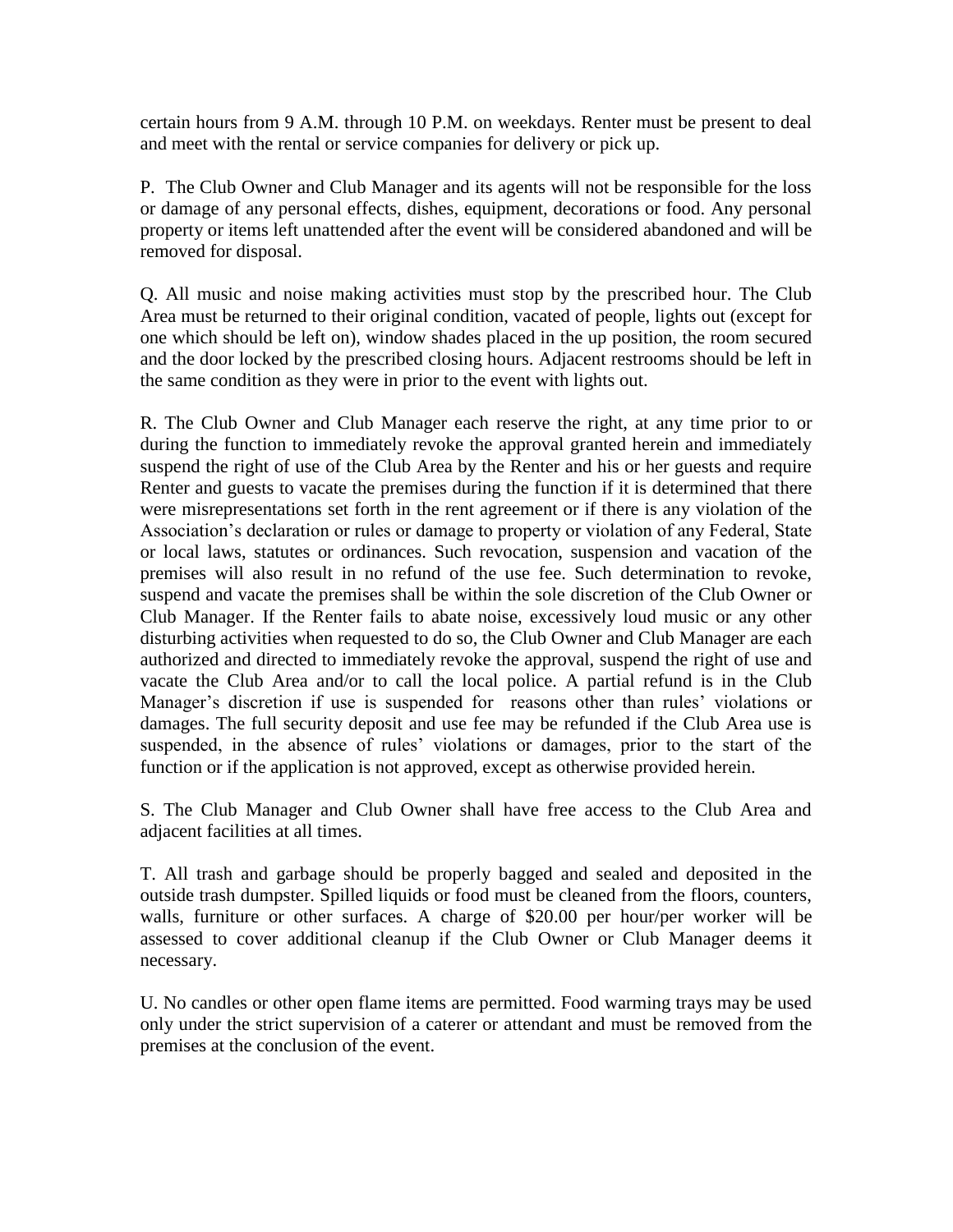V. Violation of any provision of the Club Rules and Regulations, including this Club Schedule, constitute grounds for Club Manager to prohibit a Renter from using the Club Area for a period of one year and suspension of the use of other services and Club facilities for up to one year for rules violation.

W. Renter assumes sole and total responsibility for any property damage, injury or accident to any person arising out of the Club Area use. Renter further agrees on behalf of itself and its guests and invitees to indemnify, reimburse and hold the Club Owner and Club Manager harmless for any and all violations of any and all Federal, State or local laws, statutes or ordinances, and to indemnify, reimburse and hold the Club Owner and Club Manager harmless for any and all losses, damages, causes of actions claims, proceedings, and/or injuries sustained, including attorneys fees, arising out of or related to Applicant's and his or her guests' or invitees' use of the Club Area.

V. No pets, except trained see-eye dogs used by a blind Renter or guest, are permitted in the Club Area's.

W. Any Club Area that is rented must be cleaned. If the Club Area is not found as it was given to you, a portion of Renter's deposit will be kept. Renter must broom, vacuum, and mop the grand room if it is used. The counter tops and tables need to be wiped down. All trash must be taken with you and not left in the room. The Club does not provide any trash bags for the party. The Club will provide Renter with the broom, mop, and vacuum. All other cleaning supplies must be brought by the renter.

X. The Club Area will be available for use only between the hours of 11:00 A.M. - 10:00 P.M. Sunday - Thursday; or between 10:00 A.M. – 12:00 Midnight, Friday and Saturday. Under no circumstances will time be extended past the closing hours stated.

Y. The District Manager may waive or amend any of the above requirements in its reasonable discretion, provided such waivers must be in writing and signed by the District Manager and the renter.

Z. The form of Facility Rental Agreement, Clubhouse Areas Inspection Form and Access Card Control Information Sheet attached below are approved for use by the Club Manager.

#### FOR ANY ADDITIONAL INFORMATION PLEASE CHECK WITH THE CLUB ADMINISTRATIVE OFFICES FROM MONDAY-FRIDAY 8:00 AM -12:00 PM **YOU MUST HAVE AN APPOINTMENT IN ORDER TO RESERVE A DATE**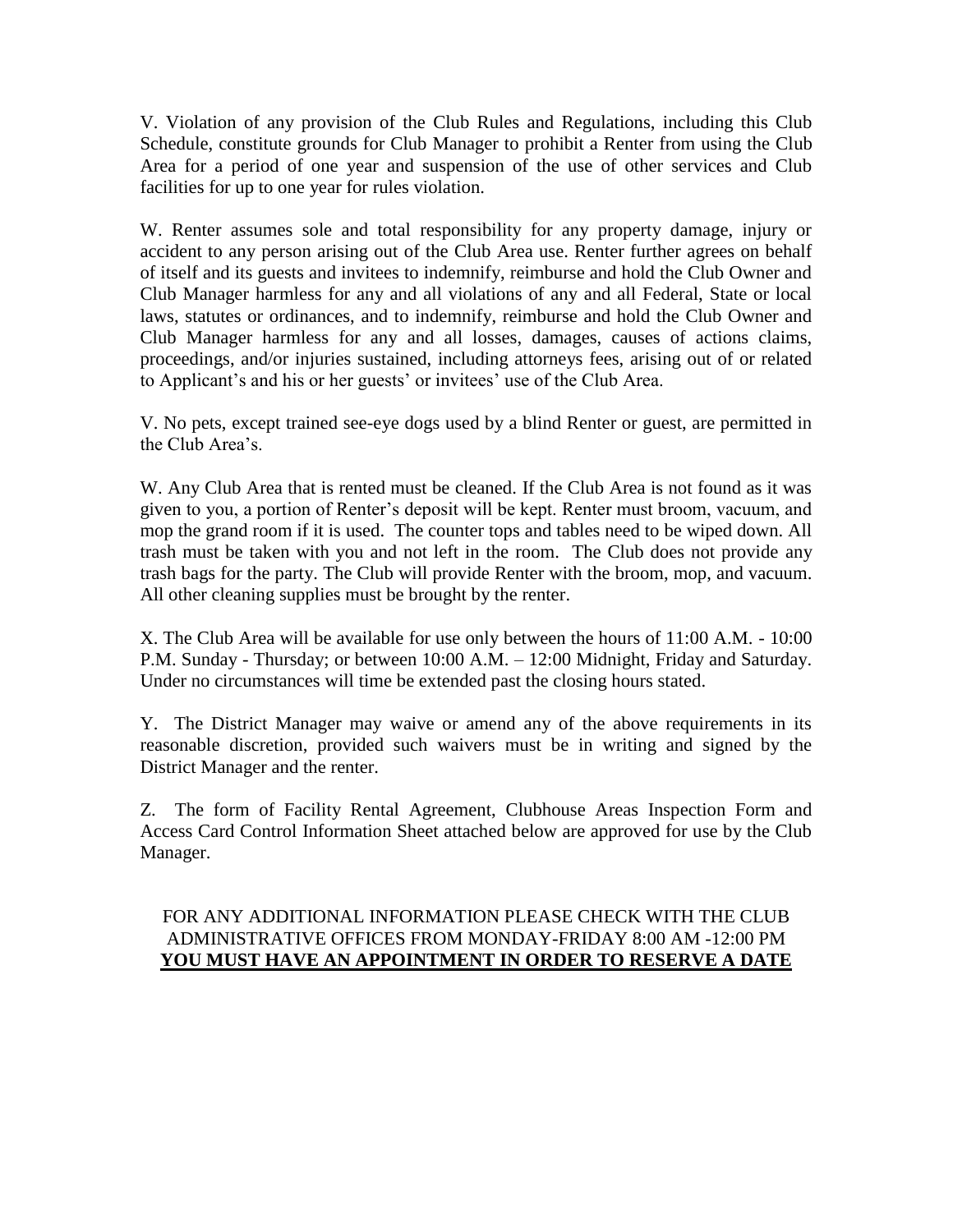### **CLUB OASIS Facility Rental Agreement East Homestead Community Development District**

This Agreement is by and between **East Homestead Community Development District** (the "**District**") and a **Renter** who is further defined as a: *(check one) Club Oasis Member or Annual Member <i>or General Public User* . This Agreement is for the rental of a portion of the **"Club Oasis"** facility, to be used for a private function (the "Club Facility"), and shall be subject to the terms and conditions set forth in the "*Club Oasis Rules and Regulations"*( referred to in this Agreement as the "Club Rules and Regulations"), which document is attached hereto and made a part hereof and the "Club Oasis *Schedule Of Hours Of Operation, Dues, Fees And Charges, Areas & Fees For Rental, Rental Policies, Procedures And Regulations"* (referred to in this Agreement as the "Club Schedule")*,* which document is attached hereto and made a part hereof. To the extent of any conflict between the terms of this Agreement and the terms of the Rules and Regulations and Club Schedule, the terms of the Rules and Regulations shall prevail over the terms of the Club Schedule and this Agreement, and the terms of the Club Schedule shall prevail over the terms of this Agreement.

| 1. | <b>Club Facility</b> (s) being requested:<br>A) Function Room ________ B) Pool Terrace _____<br>(Note: use of fitness center is prohibited)                                                                                                                                                      |  |
|----|--------------------------------------------------------------------------------------------------------------------------------------------------------------------------------------------------------------------------------------------------------------------------------------------------|--|
| 2. |                                                                                                                                                                                                                                                                                                  |  |
|    | $\mathbf{v}$ and $\mathbf{v}$ and $\mathbf{v}$ and $\mathbf{v}$ and $\mathbf{v}$ and $\mathbf{v}$ and $\mathbf{v}$ and $\mathbf{v}$ and $\mathbf{v}$ and $\mathbf{v}$ and $\mathbf{v}$ and $\mathbf{v}$ and $\mathbf{v}$ and $\mathbf{v}$ and $\mathbf{v}$ and $\mathbf{v}$ and $\mathbf{v}$ and |  |

Number of people expected to attend this function: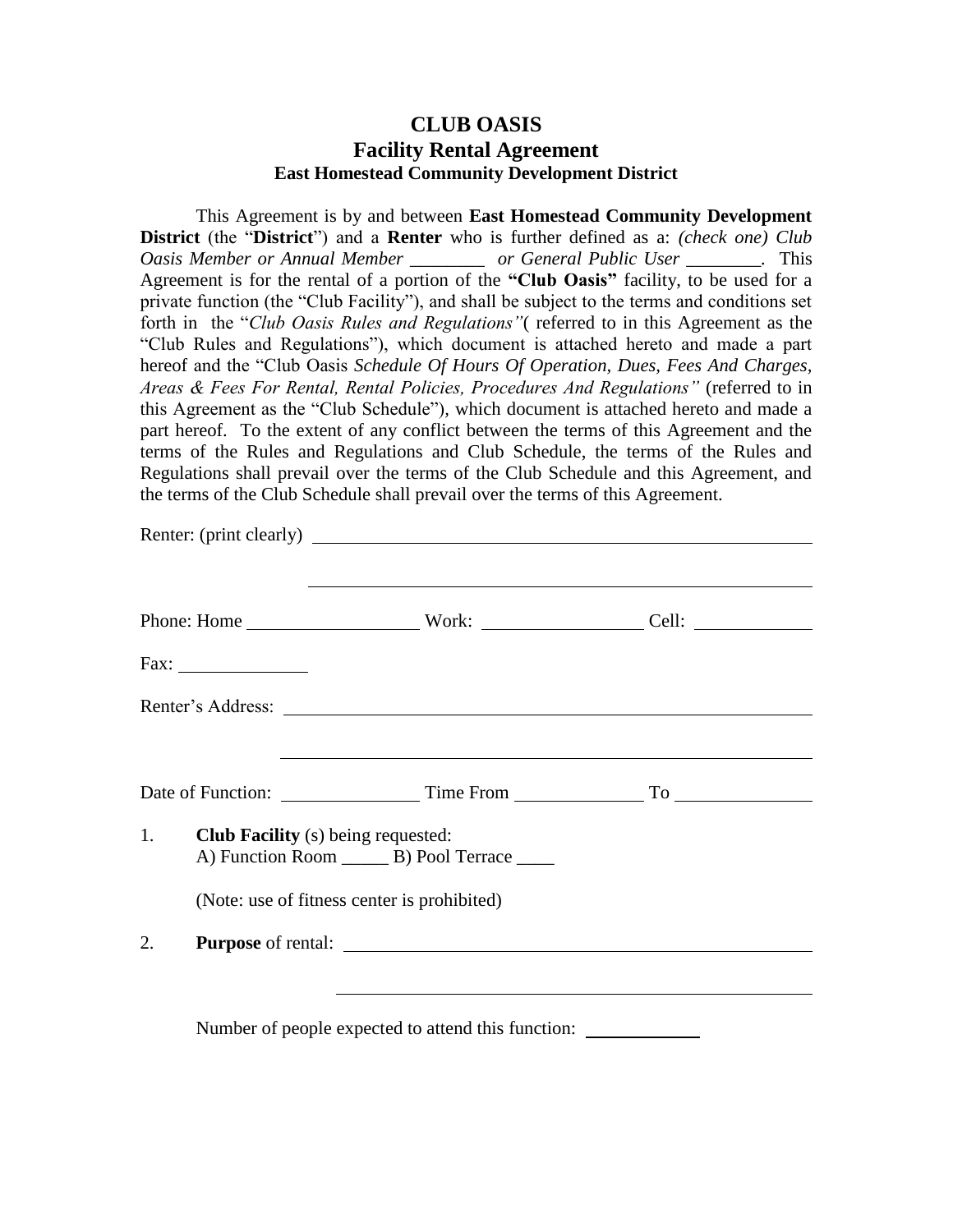Renter will:

Serve Food: Yes \_\_\_\_\_\_\_ No \_\_\_\_\_\_ (Note: The District reserves the right to establish and enforce a list of approved caterers)

Serve Alcohol: Yes No (Note: Alcohol is not to be sold on the premises at any time.)

Provide Music: Yes No No If "**Yes**" state type of music: (Live Band, Stereo, etc.)

(Note: If music can be heard by surrounding neighbors, it is too loud.)

\_\_\_\_\_\_\_\_\_\_\_\_\_\_\_\_\_\_\_\_\_\_\_\_\_\_\_\_\_\_\_\_\_\_\_\_\_\_\_\_\_\_

All requests are subject to the approval of the District's Club Manager. Reservations will be granted on a first come, first served basis.

#### Time Slots for Reservations (4 Hours each):

| <b>Function Room time slots:</b> |                   |          |
|----------------------------------|-------------------|----------|
| Sunday - Thursday                | Friday - Saturday |          |
| $9:00AM - 3:00PM$                | 8:00AM - 1:00PM   | 6PM-12AM |
| 3:00PM - 9:00PM                  | 1:00PM – 6:00PM   |          |

#### Pool Terrace time slots (only available after Pool operating hours):

| Sunday - Thursday | Friday - Saturday  |
|-------------------|--------------------|
| Sunset - 9:00 PM  | Sunset to 12:00 AM |

#### 3. **Fee Schedule** & **Usage: See Attached Rental Schedule**

#### 4. **Reservations, Applications, Payment of Fees:**

The Rental Fee and Deposit must accompany this application and will be cashed upon receipt. The Club Manager may not accept an application or confirm reserved space without receipt of 100% of the Deposit and Rental Fee. Rental Fees and Deposits must be received at least fourteen (14) days in advance of the function to allow time for bank clearance of the checks. Shorter time frames will require cashier's checks, certified checks or money orders. Payments are made to: *"East Homestead Community Development District."*

#### 5. **Deposit Refund, Inspection:**

If the Club Facility being rented and other Club Areas are left in acceptable condition after the event, no damage or loss has occurred, and there have been no infractions of the Rental Schedule as deemed by the Club Manager's inspection, the Deposit will be fully refunded. The Deposit, or portion thereof, will be refunded by the District Office within thirty (30) days after receipt of the signed *"Cleaning & Usage Checklist"* inspection form. The Renter is entitled to be present during that inspection. If the Renter is not present during the inspection, the Club Manager will mail a copy of the final inspection, based upon the "Cleaning & Usage Checklist," to the Renter.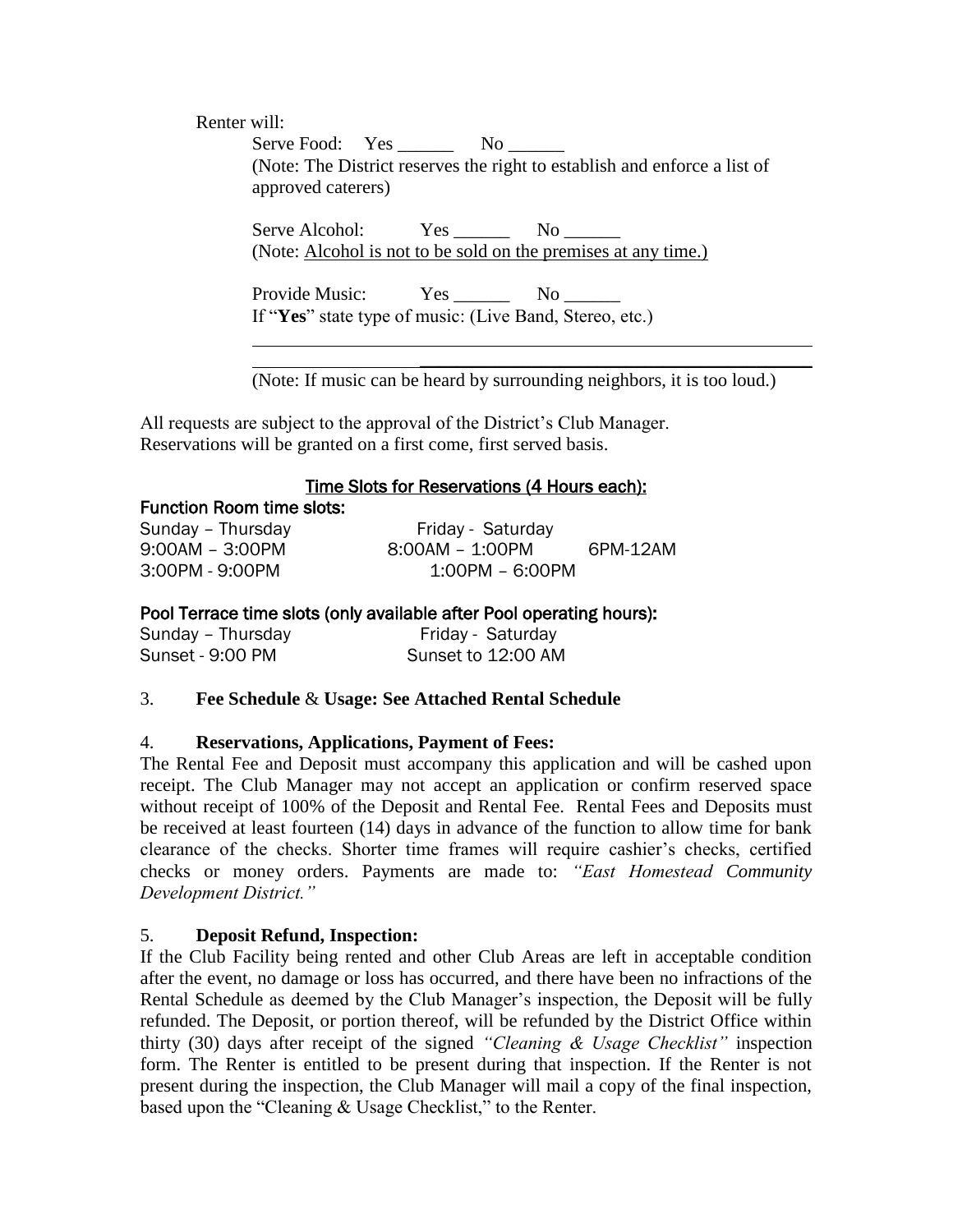The Renter is responsible for the repair or replacement of all Club property, indoors and outdoors, damaged or lost during the function. This responsibility shall remain in effect until the Club Manager completes its portion of the "Cleaning & Usage Checklist" inspection form and the facility(s) keys are returned.

The Renter is also responsible for cleaning that portion of the Club Facility and other impacted Club Areas used after use, unless payment and arrangements have been made with the Club Manager for cleaning by the District's cleaning contractor. In such event, the Renter is still responsible for removing all event debris and trash from the premises and its proper disposal immediately following the function. Cleaning is to be in accordance with the "Cleaning & Usage Checklist." Charges for unacceptable conditions not listed in the cleaning checklist will be added if they occur.

All trash, garbage, trays, decorations, etc., must be removed from the premises and properly disposed of at the conclusion of the function.

#### 6. **Additional Renter Responsibilities:**

a) The Renter making the reservation must be in attendance for the ENTIRE duration of the function and is responsible for the conduct of all guests.

At the discretion of the Club Manager, Renters may be required to pay a reasonable hourly fee for a Club Manager appointed "*facility monitor"* **or** *"police/traffic control monitor*<sup>*"*</sup> during the hours of the special event. The need for such fee would be determined during the review process based upon the nature of the event and the history of the Renter. Should a monitor be required, the Renter would be notified prior to the Club Manager accepting the facility engagement. The Renter would have the right to withdraw the Application for facility's rental.

- b) Under no circumstances may Renter or guests mark the walls, ceilings and furnishings in any way, to include decorations, signs, tape, tacks, etc.
- c) All guest cars must be properly parked in the parking lot area only and the parking and driveway area must be clean of any party-related debris after the function. Absolutely NO PARKING ON GRASS. Any infractions may damage the irrigation system or landscaping. Such damages will be back charged to the Renter.
- d) Renters and/or guests are absolutely NOT allowed in the Swimming Pool, Fitness Center or Club lounge areas during a function.
- e) Closing time for private functions is **12:00 Midnight.** Cleaning must be completed before check-out time at 10:00 a.m. the morning after the function, or by other arrangements made with the Club Manager. **Short term Rentals (4 hours) shall be cleaned within the rental period, unless a cleaning service is scheduled.**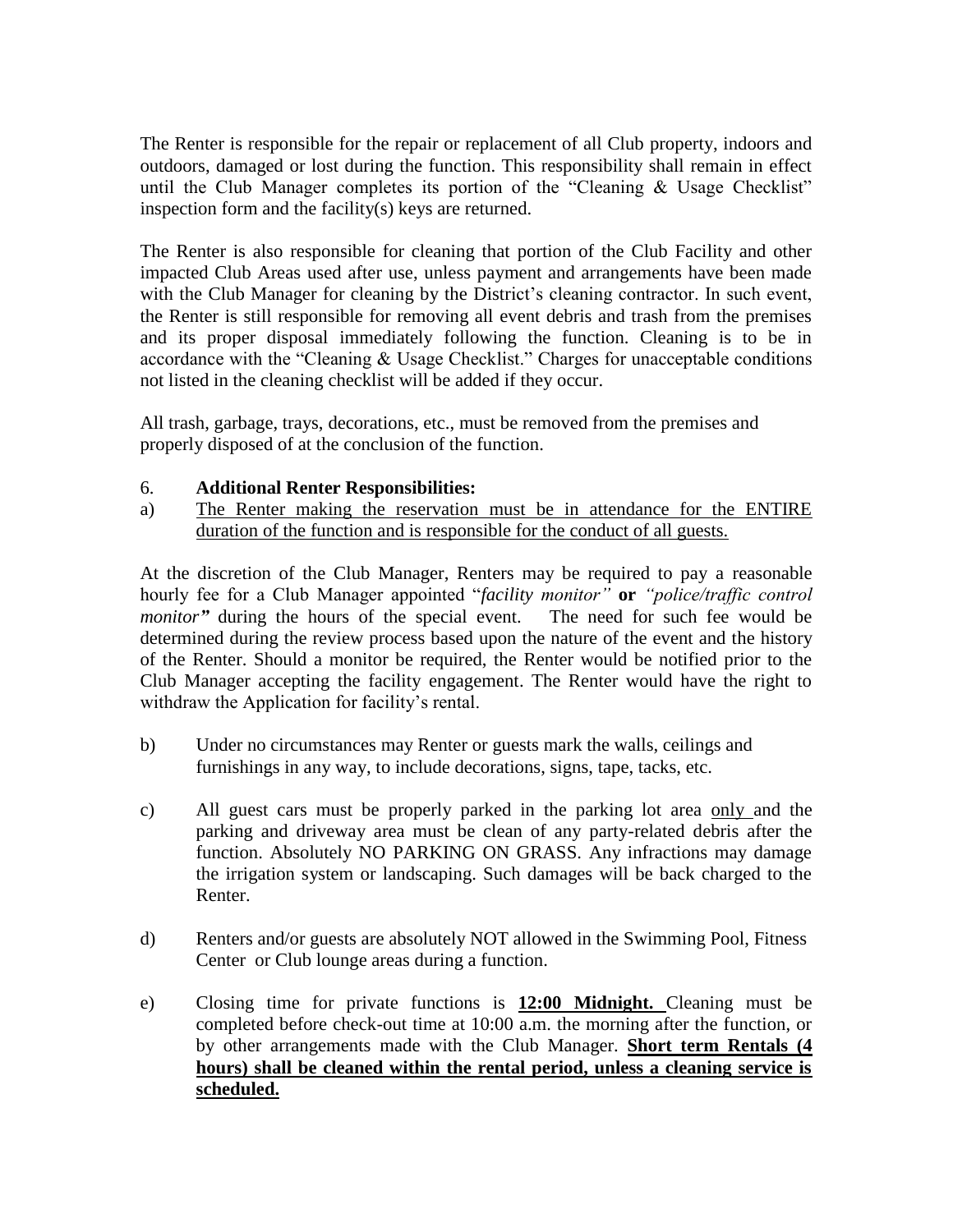**Note: Any infractions of the Club Rules and Regulations or Club Schedule, or any disturbances created as a result of the function, will require the Renter to appear before the District Board of Supervisors for approval of any future reservations. The Board of Supervisors has the right to suspend privileges of any Renter who has, in the opinion of the Board, abused the terms of this Agreement, the Rules and Regulations or the Club Schedule. An automatic 60-day non-use penalty will be imposed at the time of said infraction or damage until the matter can be brought before the Board for its decision. If there is property damage in excess of the Deposit, the Board reserves the right to bill the Renter for the damage and to pursue collection to recover the funds.**

I understand and agree to abide by the above and understand that I am responsible for any loss or damage to Club Facilities, Club Property and Association Common Areas which may occur as a result of this function and rental.

This AGREEMENT entered into on (date)

Photo ID is required, one or two forms of ID may be required by the Club Manager:

Signature of RENTER:

If a corporation, print name of above signature \_\_\_\_\_\_\_\_\_\_\_\_\_\_\_ Title:

Name of Club Manager Signature

Copy of Renter's Photo ID attached: \_\_\_\_\_ Copies of 2 separate checks attached: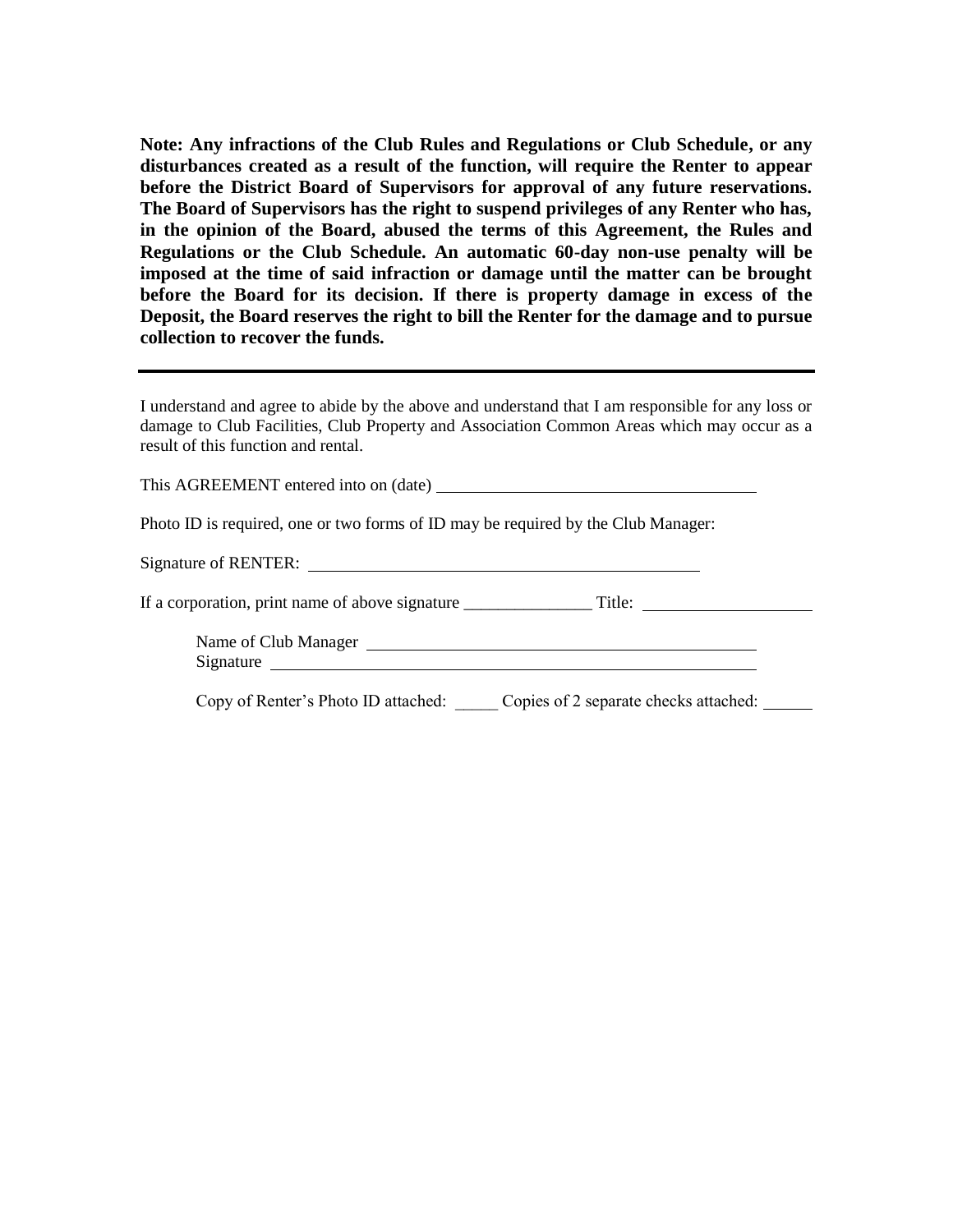# CLUB OASIS Clubhouse Areas Inspection Form

|                                         | Pre-Event Inspection Post-Event Inspection    |             |              |
|-----------------------------------------|-----------------------------------------------|-------------|--------------|
| 1. Exterior Doors                       |                                               |             |              |
| 2. Women's Bathroom                     |                                               |             |              |
| 3. Men's Bathroom                       |                                               |             |              |
| 4. Kitchen                              |                                               |             |              |
| Floor                                   |                                               |             |              |
| Counter Top/Sink                        |                                               |             |              |
| Cabinet's                               |                                               |             |              |
| Appliances                              |                                               |             |              |
| 5. Carpeting                            |                                               |             |              |
| 6. Furniture Sofa                       |                                               |             |              |
| 7. Furniture Loveseat                   |                                               |             |              |
| 8. Coffee/End tables _____              |                                               |             |              |
| 9. Chairs and tables                    |                                               |             |              |
| 10. Interior Decor                      |                                               |             |              |
| 11. Walls                               |                                               |             |              |
| 12. Windows                             |                                               |             |              |
| 13. Interior Doors                      |                                               |             |              |
| 14. Interior window shades              |                                               |             |              |
|                                         |                                               |             |              |
| 16. Pool tables                         |                                               |             |              |
|                                         |                                               |             |              |
| 17. Pool chairs                         |                                               |             |              |
|                                         |                                               |             |              |
| 19. Playground/tot Lot                  |                                               |             |              |
| 20. Others                              |                                               |             |              |
| Comments:                               |                                               |             |              |
|                                         |                                               |             |              |
|                                         |                                               |             |              |
| Pre-Event Inspection: _________________ |                                               | Date $\_\_$ | _Time_______ |
|                                         | <b>Signature of Applicant</b>                 |             |              |
|                                         |                                               |             |              |
| Pre-Event Inspection:                   |                                               | Date        | Time         |
|                                         | Signature of Authorized Agent                 |             |              |
|                                         | East Homestead Community Development District |             |              |
|                                         |                                               |             |              |
|                                         |                                               |             |              |
|                                         |                                               |             |              |
|                                         |                                               |             |              |
|                                         |                                               |             |              |
|                                         |                                               |             |              |
|                                         | East Homestead Community Development District |             |              |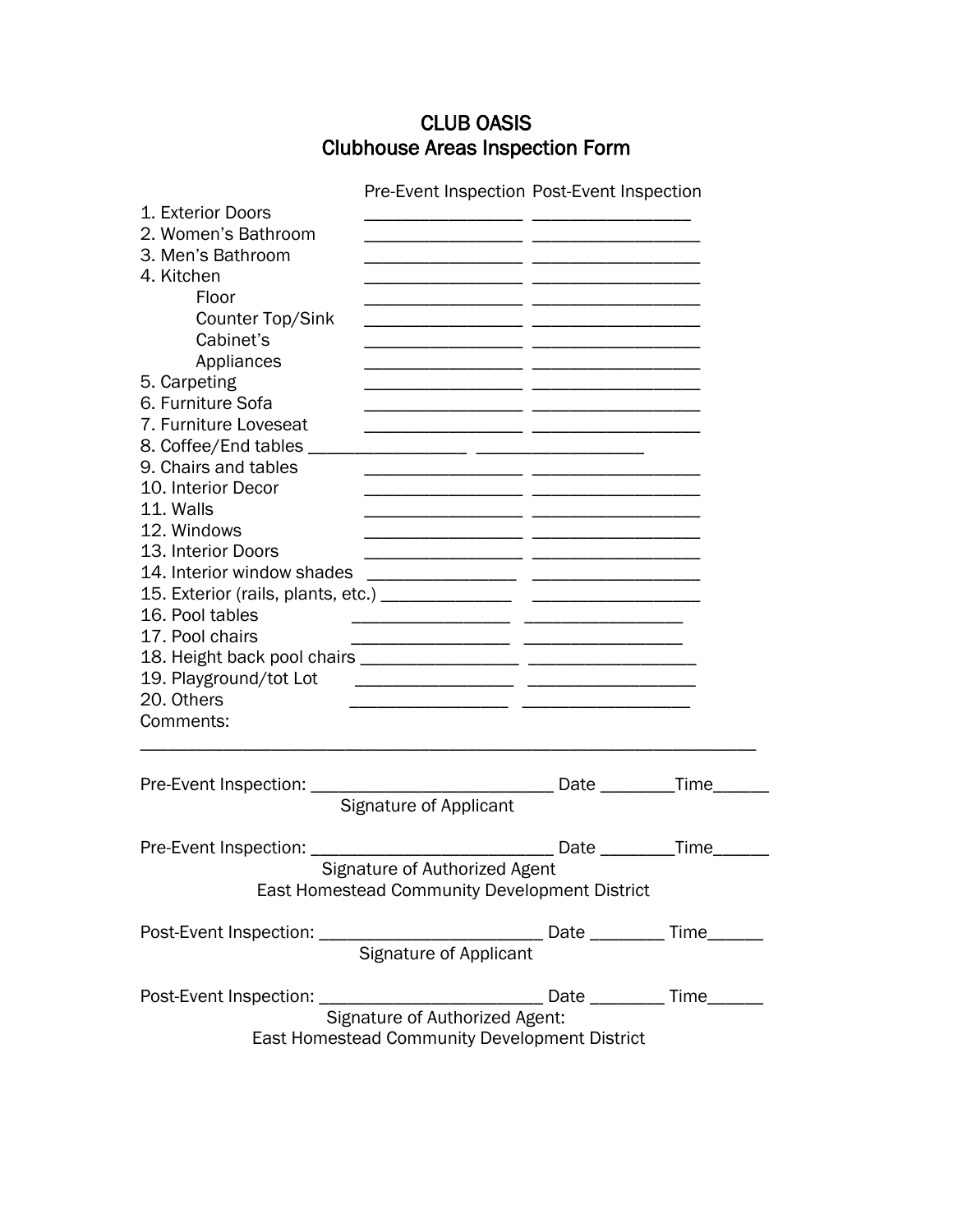### **EAST HOMESTEAD COMMUNITY DEVELOPMENT DISTRICT CLUB OASIS**

| ACCESS CARD CONTROL INFORMATION SHEET                                      |                       |                      |
|----------------------------------------------------------------------------|-----------------------|----------------------|
| Applicant(s):                                                              | Access Card #1        | Access Card # 2      |
| Property Address:                                                          | Access Card #3        | Access Card #4       |
| Home Phone #                                                               | Work Phone #          |                      |
| Cellular Phone #                                                           | Email Address, if any |                      |
| Mailing Address (if different)                                             |                       |                      |
| City                                                                       | <b>State</b>          | Zip Code             |
| <b>Immediate Family Members</b>                                            |                       |                      |
| <b>First</b><br>Last<br>Age                                                | Relationship          | Day Phone #, if diff |
|                                                                            |                       |                      |
|                                                                            |                       |                      |
|                                                                            |                       |                      |
|                                                                            |                       |                      |
|                                                                            |                       |                      |
|                                                                            |                       |                      |
| Name of Approved Lessee(s) (if Applicant is resident within the District): |                       |                      |
| Home Phone #                                                               | Work Phone #          |                      |
| Cellular Phone #                                                           | Email Address, if any |                      |

I **authorize** my Lessee(s) to have an Access Card(s) on my behalf. Yes \_\_ No \_\_ N/A \_\_\_

Applicant Signature: \_\_\_\_\_\_\_\_\_\_\_\_\_\_\_\_\_\_\_\_\_\_\_\_\_\_\_\_\_\_\_\_\_\_\_ Date: \_\_\_\_\_\_\_\_\_\_\_\_\_\_\_\_\_

With the signing of this form I acknowledge that I have received the Access Card(s) stated above and that if my card is lost I will contact the Club Manager immediately